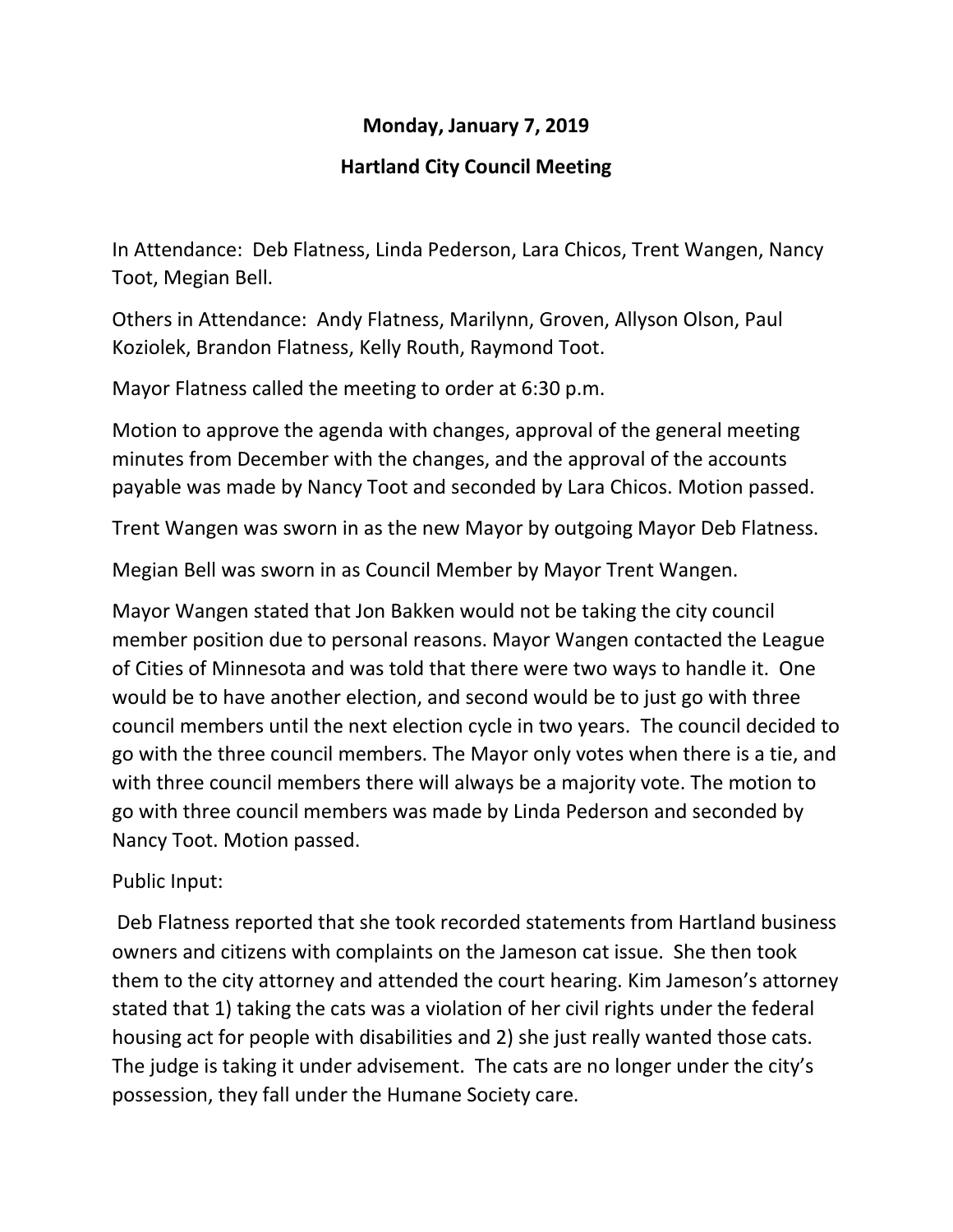Deb Flatness also stated that Tim Butler's yard needs a clean-up along with a car parked partly in the alley that has not been moved for some time. She suggested notification of towing along with 2 other trucks that have been parking illegally.

Fire Dept.:

- No calls for the month.
- Hartland City Fire Dept will be hosting the City County Fire Meeting on Monday, Jan 21st.
- Donation of \$920.84 to the city. Motion was made by Megian Bell to designate this for the park fund and seconded by Linda Pederson. Motion passed.
- Motion was made to place the remaining money in a fire fund for fire equipment repairs and maintenance as needed by Megian Bell and seconded by Linda Pederson. Motion passed. The Fire Department maintains its own equipment which comes from the reserve. The amount to be determined at a later date.
- The Fire Department makes several donations throughout the year.

City Maintenance:

- Jon Bakken will continue to research park equipment.
- After the water main break at the water plant the sidewalk and curb needs to be repaired.
- The Fire Department is considering expanding the parking lot to make it wider for the trucks to pull out.
- Reconfiguration of the layout of the water plant is ongoing. Progress is being made.
- A complaint was made about hard water. The city is not responsible for water softening. It is the owner's responsibility to upkeep their water softeners.